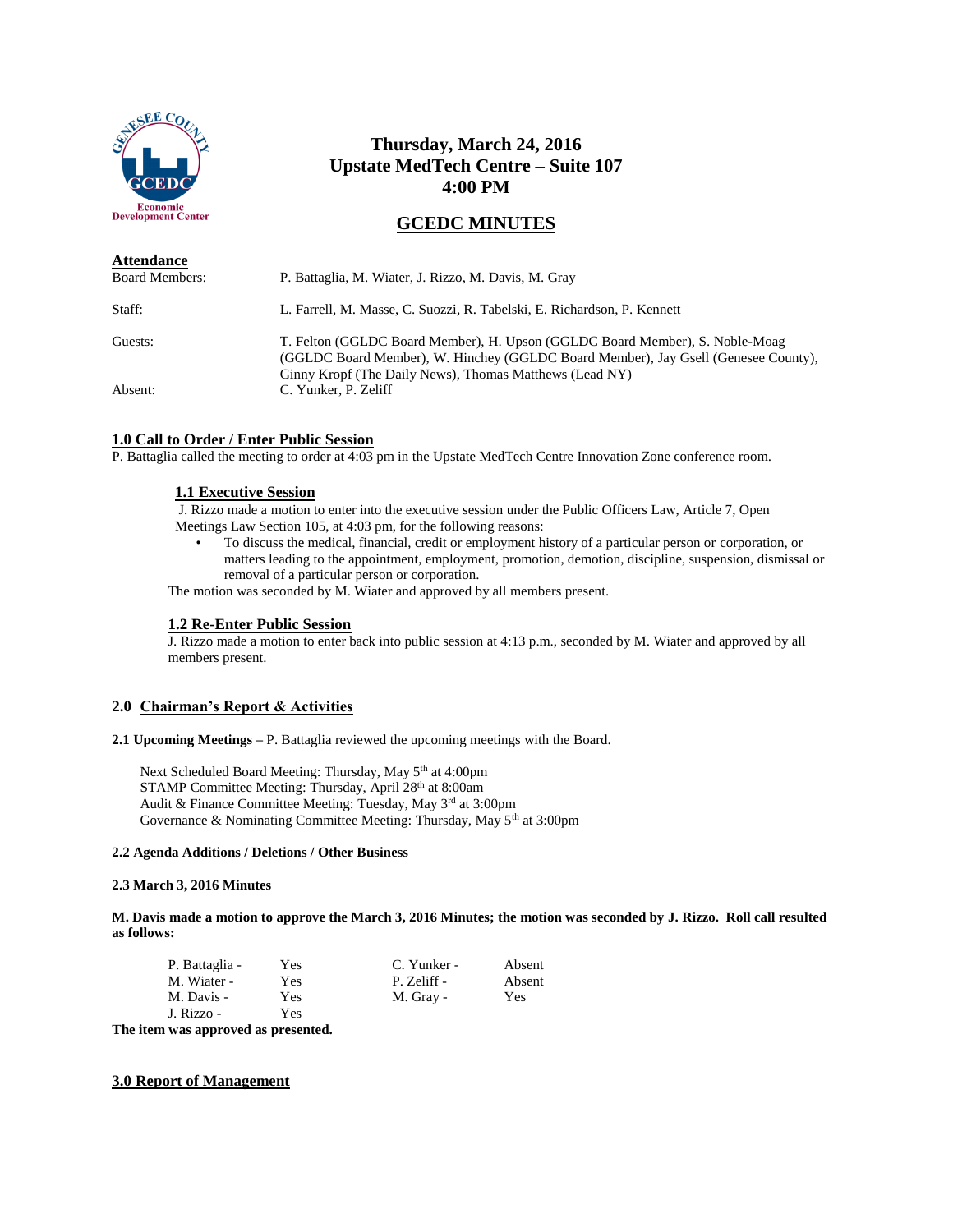#### **4.0 Audit & Finance Committee**

M. Gray shared that the Audit & Finance Committee met this afternoon. They discussed and recommended the following items.

**4.1 12/31/15 Audit –**L. Farrell shared that the Audit & Finance Committee reviewed the Management Letter and Audit Report for the GCEDC. David Brownell and Dennis Scott, of Mostert, Manzanero & Scott, LLP, attended the meeting to review the audit and to answer any questions the Committee might have. The management letter states that no material deficiencies in internal controls were identified during the audit. In their opinion, the audited financial statements present fairly, in all material respects, the financial position of the GCEDC as of December 31, 2015 in accordance with accounting principals generally accepted in the United States of America.

**M. Gray made a motion to approve the 12/31/15 Audit; the motion was seconded by M. Davis. Roll call resulted as follows:**

| P. Battaglia - | Yes | C. Yunker - | Absent |
|----------------|-----|-------------|--------|
| M. Wiater -    | Yes | P. Zeliff - | Absent |
| M. Davis -     | Yes | M. Gray -   | Yes    |
| J. Rizzo -     | Yes |             |        |

**The item was approved as presented.**

**4.2 PARIS Reporting –** L. Farrell shared that there are three reports that are submitted into the Public Authority Reporting Information System (PARIS). The first report is the Annual Report. This report is an accumulation of all of the reporting we collect from companies in our current active project portfolio for 2015. This report reflects action and decisions made by the Board during the year. This report is not required to be approved by the Board.

**4.2a Investment Report -** L. Farrell shared that this report summarizes the Agency's bank balances and interest income at 12/31/15.

**M. Gray made a motion to approve the Investment Report; the motion was seconded by M. Davis. Roll call resulted as follows:**

|      | P. Battaglia - | Yes | C. Yunker - | Absent |
|------|----------------|-----|-------------|--------|
|      | M. Wiater -    | Yes | P. Zeliff - | Absent |
|      | M. Davis -     | Yes | M. Gray -   | Yes    |
|      | J. Rizzo -     | Yes |             |        |
| ---- |                |     |             |        |

**The item was approved as presented.**

**4.2b Procurement Report -** L. Farrell shared that this report summarizes a list of contracts and payments that the Board has approved throughout the year. It's a summary of all expenditures to any one vendor in excess of \$5,000 during the 2015 calendar year.

**M. Gray made a motion to approve the Procurement Report; the motion was seconded by M. Davis. Roll call resulted as follows:**

| P. Battaglia - | Yes | C. Yunker - | Absent |
|----------------|-----|-------------|--------|
| M. Wiater -    | Yes | P. Zeliff - | Absent |
| M. Davis -     | Yes | M. Gray -   | Yes    |
| J. Rizzo -     | Yes |             |        |

**The item was approved as presented.**

#### **5.0 Governance & Nominating Committee**

**5.1 Board Self Evaluations –** J. Rizzo shared that the Board reviewed the summary results of the Board Self-Evaluations. This evaluation will be used as a tool to make positive changes in the future.